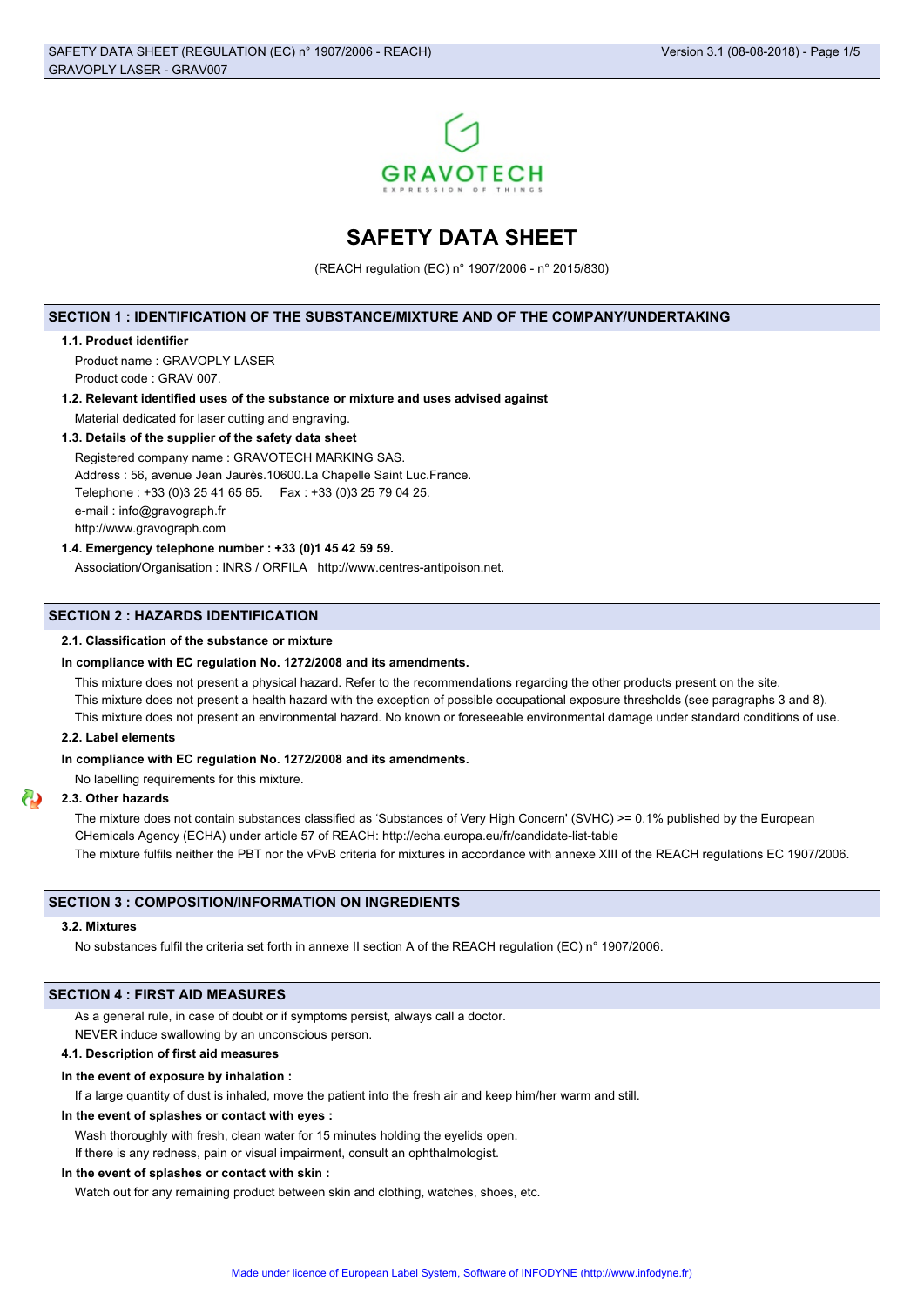### SAFETY DATA SHEET (REGULATION (EC) n° 1907/2006 - REACH) Version 3.1 (08-08-2018) - Page 2/5 GRAVOPLY LASER - GRAV007

In case of contact with hot material, cool quickly with cold water. If burn is serious, consult a physician.

### **In the event of swallowing :**

Seek medical attention, showing the label.

**4.2. Most important symptoms and effects, both acute and delayed**

No data available.

**4.3. Indication of any immediate medical attention and special treatment needed**

No data available.

# **SECTION 5 : FIREFIGHTING MEASURES**

Non-flammable.

#### **5.1. Extinguishing media**

No data available.

#### **5.2. Special hazards arising from the substance or mixture**

A fire will often produce a thick black smoke. Exposure to decomposition products may be hazardous to health.

Do not breathe in smoke.

In the event of a fire, the following may be formed :

- carbon monoxide (CO)
- carbon dioxide (CO2)

# **5.3. Advice for firefighters**

Due to the toxicity of the gas emitted on thermal decomposition of the products, fire-fighting personnel are to be equipped with autonomous insulating breathing apparatus.

# **SECTION 6 : ACCIDENTAL RELEASE MEASURES**

#### **6.1. Personal precautions, protective equipment and emergency procedures**

Consult the safety measures listed under headings 7 and 8.

### **For first aid worker**

First aid workers will be equipped with suitable personal protective equipment (See section 8).

### **6.2. Environmental precautions**

Prevent any material from entering drains or waterways.

# **6.3. Methods and material for containment and cleaning up**

Retrieve the product by mechanical means (sweeping/vacuuming).

# **6.4. Reference to other sections**

No data available.

# **SECTION 7 : HANDLING AND STORAGE**

Requirements relating to storage premises apply to all facilities where the mixture is handled.

#### **7.1. Precautions for safe handling**

Always wash hands after handling.

**Fire prevention :**

Prevent access by unauthorised personnel.

#### **Recommended equipment and procedures :**

For personal protection, see section 8.

Observe precautions stated on label and also industrial safety regulations.

### **Prohibited equipment and procedures :**

No smoking, eating or drinking in areas where the mixture is used.

#### **7.2. Conditions for safe storage, including any incompatibilities**

No data available.

### **Packaging**

Always keep in packaging made of an identical material to the original.

### **7.3. Specific end use(s)**

No data available.

# **SECTION 8 : EXPOSURE CONTROLS/PERSONAL PROTECTION**

# **8.1. Control parameters**

No data available.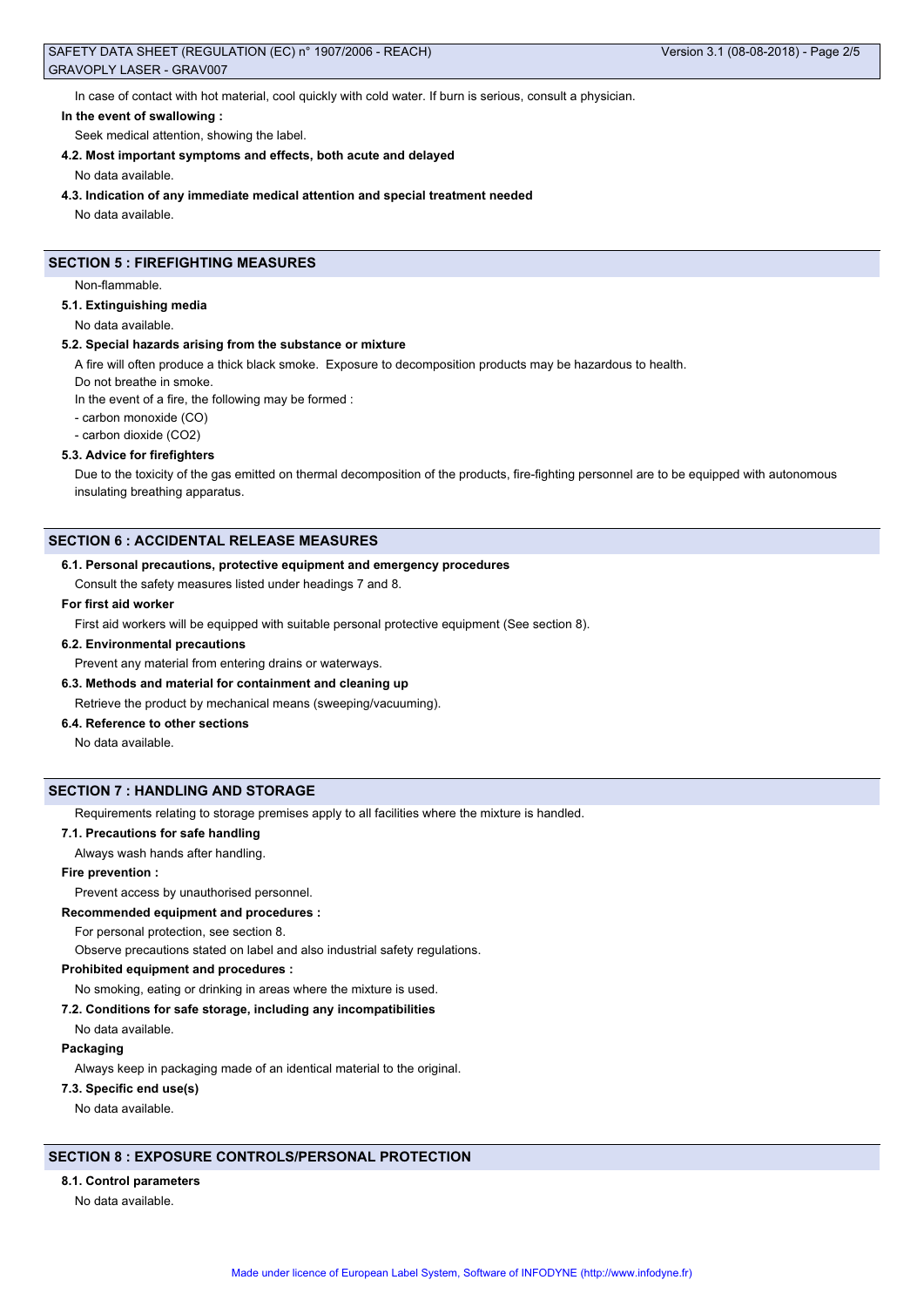### SAFETY DATA SHEET (REGULATION (EC) n° 1907/2006 - REACH) Version 3.1 (08-08-2018) - Page 3/5 GRAVOPLY LASER - GRAV007

#### **8.2. Exposure controls**

### **Personal protection measures, such as personal protective equipment**

Pictogram(s) indicating the obligation of wearing personal protective equipment (PPE) :



Use personal protective equipment that is clean and has been properly maintained. Store personal protective equipment in a clean place, away from the work area. Never eat, drink or smoke during use. Remove and wash contaminated clothing before re-using. Ensure that there is adequate ventilation, especially in confined areas. **- Eye / face protection**

Avoid contact with eyes.

Before handling powders or dust emission, wear mask goggles in accordance with standard EN166.

**- Hand protection**

Wear suitable protective gloves in the event of prolonged or repeated skin contact.

# **- Body protection**

Work clothing worn by personnel shall be laundered regularly.

After contact with the product, all parts of the body that have been soiled must be washed.

# **- Respiratory protection**

Avoid breathing dust.

Type of FFP mask :

Wear a disposable half-mask dust filter in accordance with standard EN149.

# **SECTION 9 : PHYSICAL AND CHEMICAL PROPERTIES**

# **9.1. Information on basic physical and chemical properties**

# **General information :**

| Physical state:                                        | Solid.        |
|--------------------------------------------------------|---------------|
| Colour:                                                | Various.      |
| Odour:                                                 | Odourless.    |
| Important health, safety and environmental information |               |
| pH:                                                    | Not relevant. |
| Flash point interval:                                  | Not relevant. |
| Vapour pressure (50°C):                                | Not relevant. |
| Density:                                               | >1            |
| Water solubility:                                      | Insoluble.    |

# **9.2. Other information**

No data available.

### **SECTION 10 : STABILITY AND REACTIVITY**

### **10.1. Reactivity**

No data available.

### **10.2. Chemical stability**

This mixture is stable under the recommended handling and storage conditions in section 7.

**10.3. Possibility of hazardous reactions**

No data available.

# **10.4. Conditions to avoid**

Avoid :

- formation of dusts
- heat
- 

Do not heat above 300 ° C: decomposition of the mixture.

### **10.5. Incompatible materials**

No data available.

# **10.6. Hazardous decomposition products**

The thermal decomposition may release/form :

- carbon monoxide (CO)
- carbon dioxide (CO2)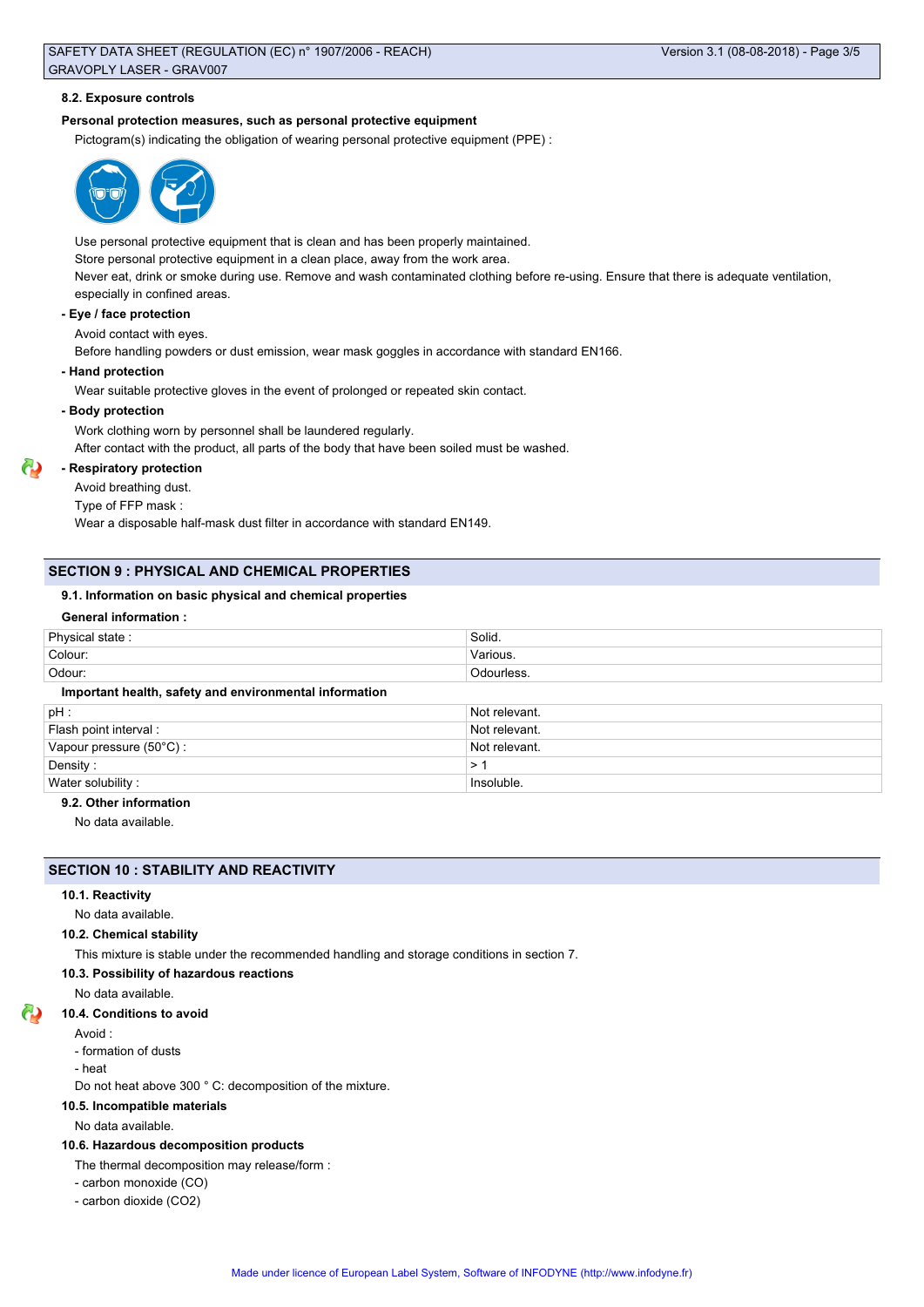### **SECTION 11 : TOXICOLOGICAL INFORMATION**

**11.1. Information on toxicological effects**

No data available.

#### **11.1.1. Substances**

No toxicological data available for the substances.

### **11.1.2. Mixture**

No toxicological data available for the mixture.

# **SECTION 12 : ECOLOGICAL INFORMATION**

#### **12.1. Toxicity**

#### **12.1.2. Mixtures**

No aquatic toxicity data available for the mixture.

### **12.2. Persistence and degradability**

#### Not biodegradable.

### **12.3. Bioaccumulative potential**

No data available.

### **12.4. Mobility in soil**

No data available.

# **12.5. Results of PBT and vPvB assessment**

No data available.

### **12.6. Other adverse effects**

No data available.

### **German regulations concerning the classification of hazards for water (WGK) :**

WGK 2 (VwVwS vom 27/07/2005, KBws) : Hazardous for water.

#### **SECTION 13 : DISPOSAL CONSIDERATIONS**

Proper waste management of the mixture and/or its container must be determined in accordance with Directive 2008/98/EC.

#### **13.1. Waste treatment methods**

Do not pour into drains or waterways.

#### **Waste :**

Waste management is carried out without endangering human health, without harming the environment and, in particular without risk to water, air, soil, plants or animals.

Recycle or dispose of waste in compliance with current legislation, preferably via a certified collector or company.

Do not contaminate the ground or water with waste, do not dispose of waste into the environment.

### **Soiled packaging :**

Empty container completely. Keep label(s) on container. Give to a certified disposal contractor.

#### **SECTION 14 : TRANSPORT INFORMATION**

Exempt from transport classification and labelling.

#### **14.1. UN number**

-

-

**14.2. UN proper shipping name**

**14.3. Transport hazard class(es)**

- **14.4. Packing group**
- -
- **14.5. Environmental hazards**
- -
- **14.6. Special precautions for user**
- -